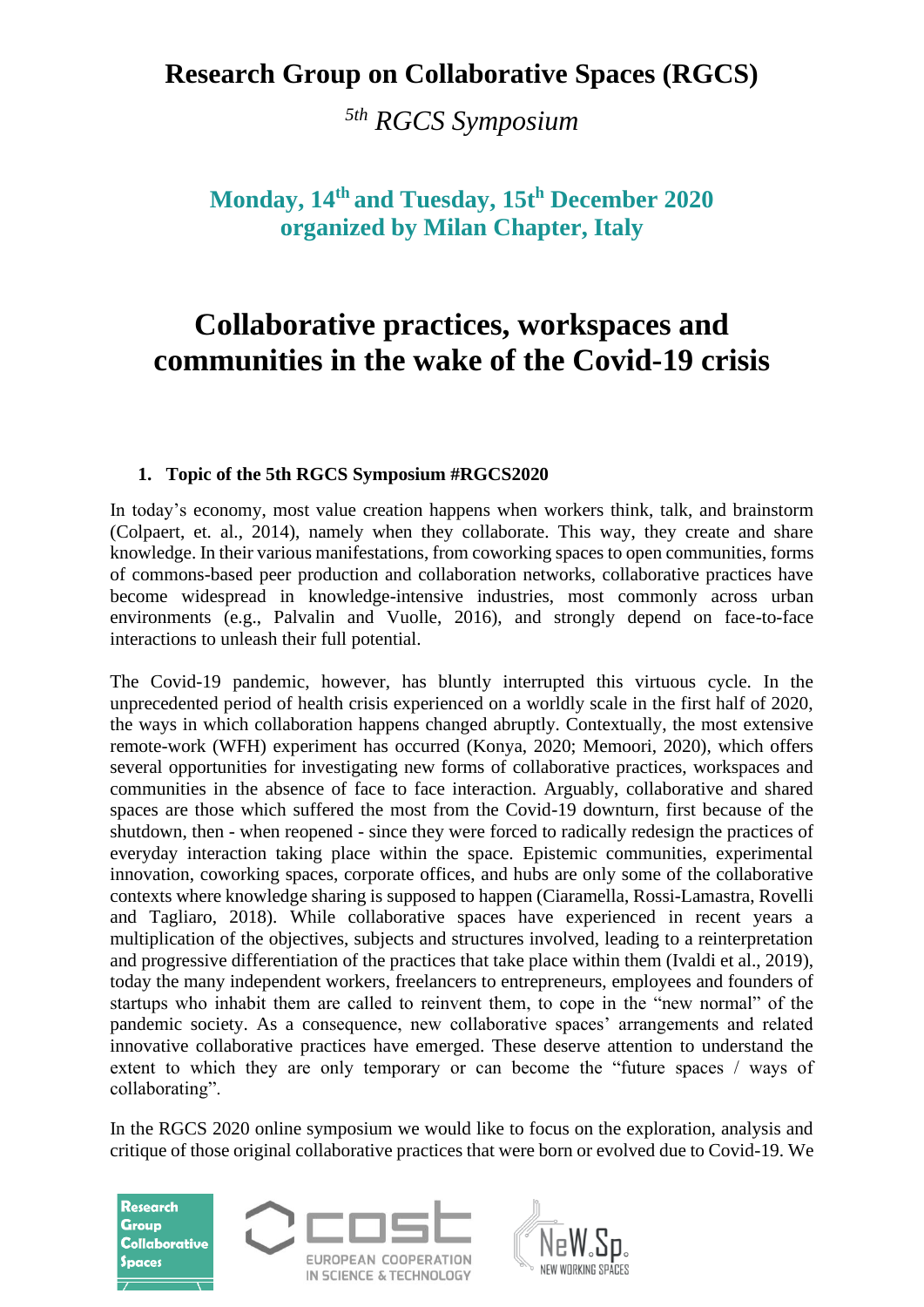intend here collaborative practices broadly, as the heterogeneous set of shared physical and immaterial workspaces, communities, or otherwise commons-based initiatives that strive for either cognitive or manual collaboration.

#### **We are interested in contributions that challenge the concept of face-to-face collaborative practices, and explore examples of collaboration that might expand our understanding of the relationship between physical and digital collaborative experiences.**

We welcome both theoretical and empirical studies. For inspiration, we provide examples of key topics below.

- The "phygital" phenomenon in the collaborative experience;
- New collaborative practices in contexts where population density is lower;
- Coworking spaces, maker spaces, etc. and their reaction to Covid-19;
- Community support in mitigating the economic and social impacts of Covid-19;
- Urban VS suburban collaborative practices in response to the pandemic:
- Hybridization of functions and users within and beyond the city during a pandemic;
- Collaborative practices, solidarity, and forms of organizing;
- Stories of inclusion through new collaborative practices (e.g. women, neurodiverse people, disabled people, elderly, etc.);
- Comparative historical/geographical perspectives on collaborative practices during pandemics;
- Collaborative and alternative work arrangements taken in the Coronavirus crisis;
- New work practices & future of collaboration.

#### **Papers on other topics are also welcome as long as they explicitly contribute to research on old or new ways of working and collaborative spaces / communities / movements.**

#### **2. RGCS in a nutshell**

RGCS is both an alternative learned society, a think tank and an immaterial maker space about and for new work practices. Collaborative communities and collaborative movements (coworkers, makers, hackers, DIY) are both a research object and a lever to transform work practices.

Since late 2016, the network co-produces a new research method OWEE [\(Open Walked Event-](http://rgcs-owee.org/owee-2/method-4/)[Based Experimentations\)](http://rgcs-owee.org/owee-2/method-4/) aiming at transforming jointly academic and entrepreneurial work practices. This method aims at becoming a commons for academics and entrepreneurs involved in it (e.g. with a sharing of the symbolic capital of impact and citations).

For more details about the Research Group on Collaborative Spaces (RGCS): [@collspaces](https://twitter.com/collspaces) or [http://rgcs-owee.org](http://rgcs-owee.org/)

#### **3. Submission process and organization**

**30 September**: deadline submission short abstract (400 words) via emai[l rgcs.milan@gmail.com](mailto:rgcs.milan@gmail.com)

**2 October**: communication of acceptance

**30 October**: extended abstract (2.500-3.000 words)



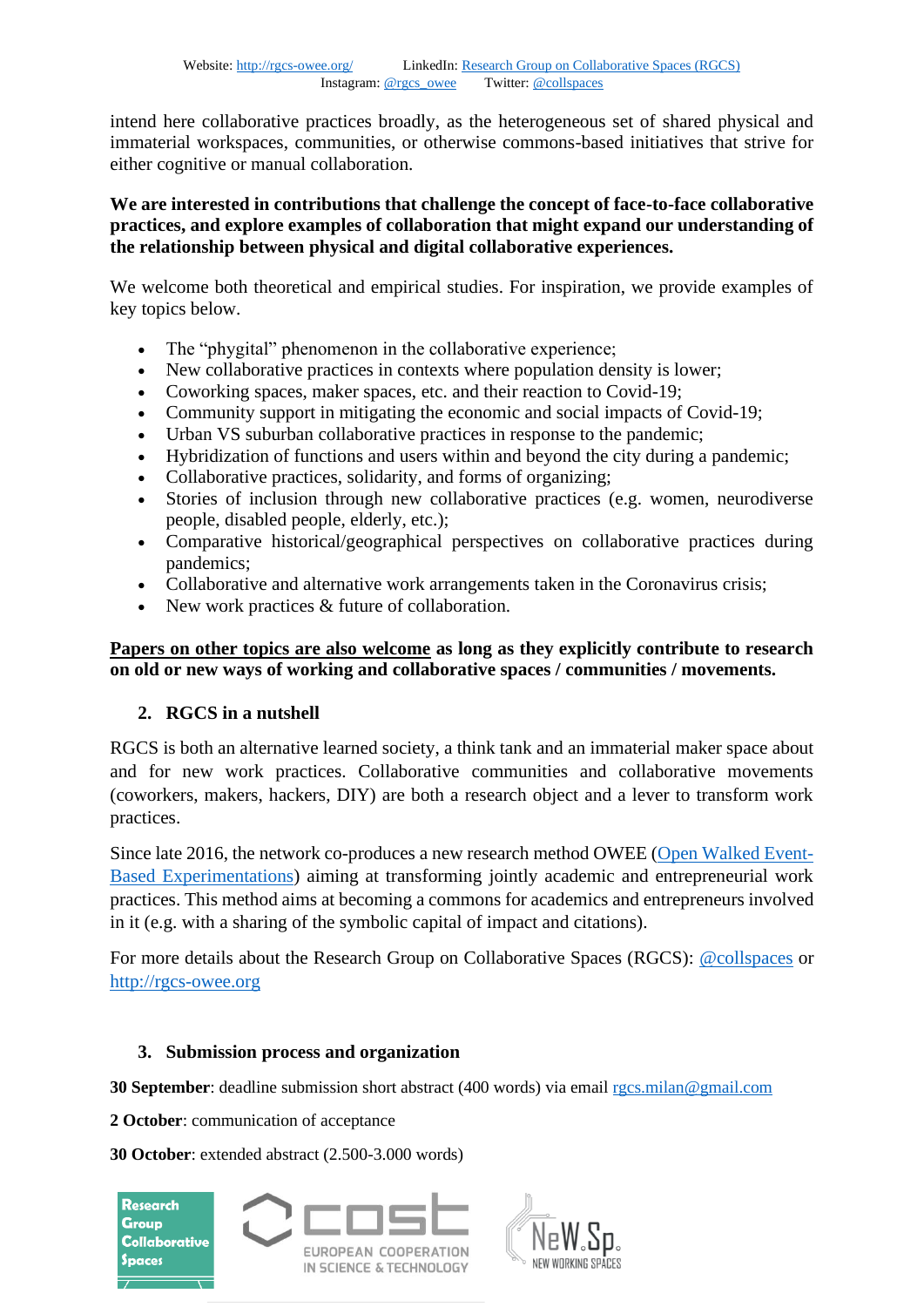#### **20 November**: communication of acceptance

#### **30 November**: video-presentations upload (7-8 minutes)

The event will be held virtually and will **include keynotes, parallel panels, roundtables, virtual tours and … video-presentations!**

With the last communication of acceptance, you will be asked to produce a short video-pitch of your extended abstract, which will be commented on in the panels.

The participation at the symposium for both presenters and auditors will be subjected to registration, even if totally **free of charge**.

Mandatory Registration **by December 6 [here.](https://www.eventbrite.fr/preview?eid=120415992475/)**

For submissions and questions: [rgcs.milan@gmail.com](mailto:rgcs.milan@gmail.com)

#### **Local organizing committee**

Alessandro Gandini (Università degli Studi di Milano), Silvia Ivaldi (Università di Bergamo), Ilaria Mariotti (Politecnico di Milano), Alessandra Migliore (Politecnico di Milano), Federica Rossi (Politecnico di Milano), Giuseppe Scaratti (Università Cattolica del Sacro Cuore), Chiara Tagliaro (Politecnico di Milano).

#### **Scientific board (tentative)**

Rianne Appel-Meulenbroek (Eindhoven University of Technology), Andrea Ciaramella (Politecnico di Milano), Alberto Cossu (University of Leicester), Emannuel Costa (Universidade do Estado de Santa Catarina), Vitalija Danivska (Aalto University), Luisa Errichiello (CNR-Istituto di Studi sul Mediterraneo), Alessandro Gandini (Università degli Studi di Milano), Alessandro Gerosa (Università Cattolica del Sacro Cuore), Ying Hua (Cornell University), Silvia Ivaldi (Università di Bergamo), Ilaria Mariotti (Politecnico di Milano), Alessandra Migliore (Politecnico di Milano), Tommasina Pianese (CNR-Istituto di Studi sul Mediterraneo), Sofie Pelsmakers (Tampere University of Technology), Andrea Resca (LUISS Guido Carli), Federica Rossi (Politecnico di Milano), Cristina Rossi-Lamastra (Politecnico di Milano), Giuseppe Scaratti (Università Cattolica del Sacro Cuore), Chiara Tagliaro (Politecnico di Milano), Paula Ungureanu (Università di Modena e Reggio Emilia), Yaoyi Zhou (Cornell University).